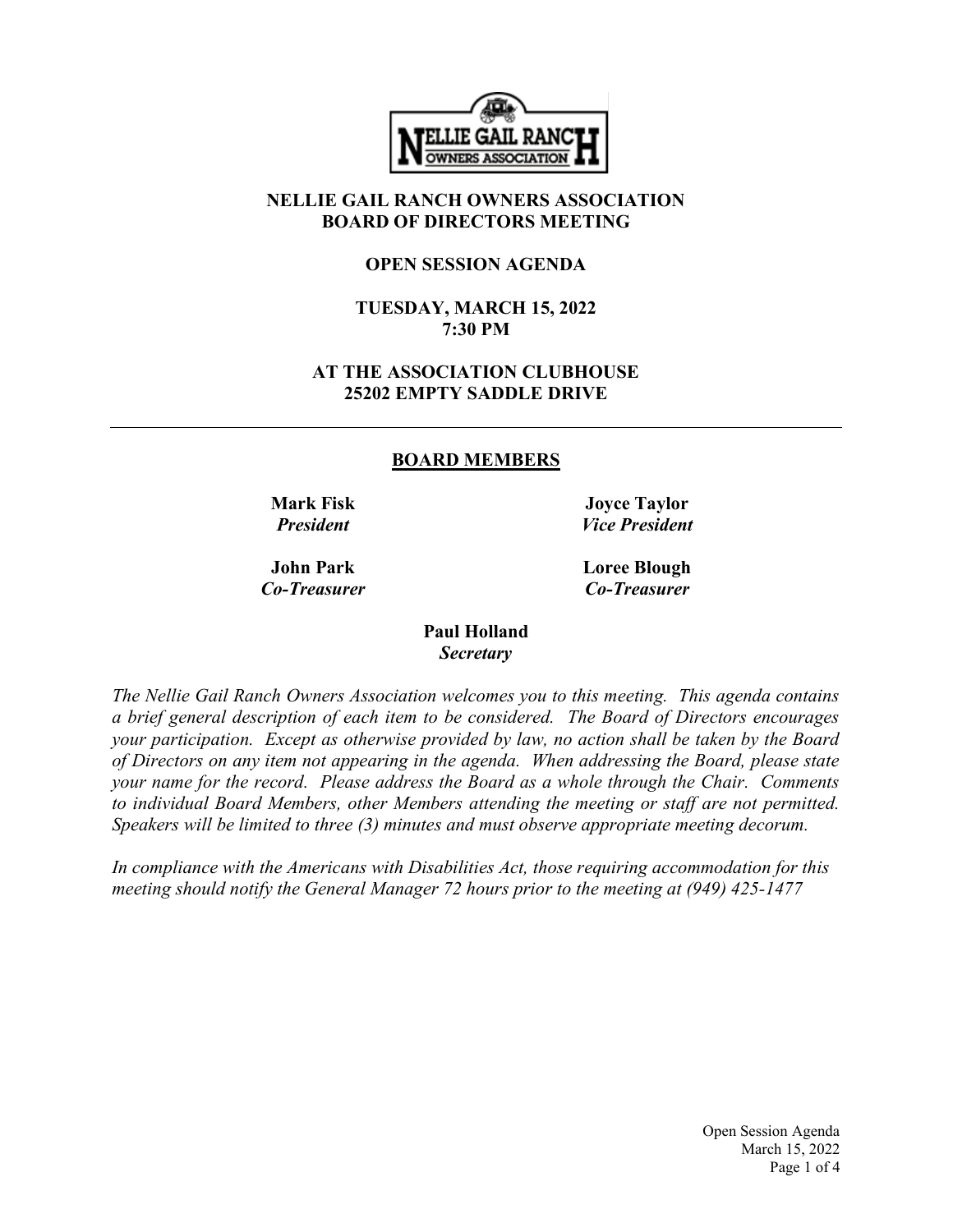## I. WELCOME AND CALL TO ORDER

#### II. HOMEOWNER FORUM

#### III. EXECUTIVE SESSION REPORT

Report on Executive Session Meeting of February 15, 2022.

#### IV. CONSENT CALENDAR

Proposed Consent Calendar Resolution: To approve Consent Calendar resolutions for agenda items IV-A through IV-C.

#### A. CONSIDERATION OF APPROVAL OF FEBRUARY 15, 2022 OPEN SESSION MINUTES

Proposed Resolution: To approve the Open Session Minutes dated February 15, 2022 as presented.

## B. CONSIDERATION OF APPROVAL OF THE JANUARY 31, 2022 FINANCIAL STATEMENTS

Proposed Resolution: To approve the financial statements for the Nellie Gail Ranch Owners Association dated January 31, 2022, reflecting the following:

The Consolidated Balance Sheet reflects \$3,477,103 in reserve funds, \$1,942,305 in operating funds, \$8,400 in Petty Cash, and \$643,379 in Stall, Trail and Architectural Deposits for a total cash balance of \$6,071,187.

Year to date Assessment Revenue totals \$1,275,290 compared to the budgeted \$1,365,888.

Year to date Total Consolidated Revenue is \$1,819,442 compared to the budgeted \$1,932,983.

The Consolidated Net Increase for the month prior to adjustments for depreciation is \$108,123 compared to the budgeted increase of \$382,254. Consolidated Net Income year to date prior to adjustments for depreciation is \$411,315 compared to the budgeted of \$291,246. Year to date reserve funding is \$245,377 compared to a budget of \$235,504. The variance is reserve interest income.

#### C. CONSIDERATION OF APPROVAL TO ADOPT REVISED ELECTION RULES

**Proposed Resolution:** To adopt revised Election Rules consistent with California Civil Code effective March 15, 2022.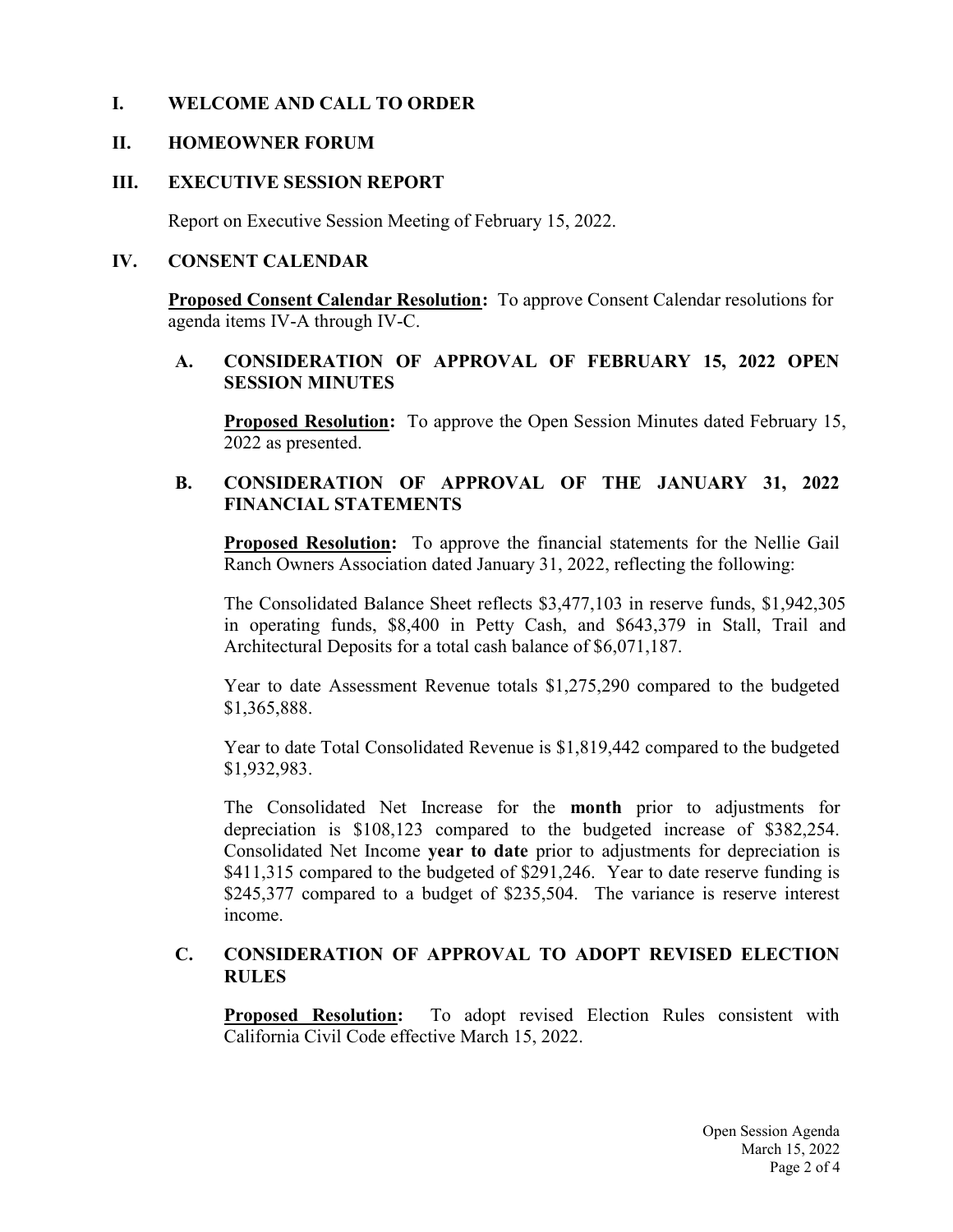#### End of Consent Calendar

## V. OLD BUSINESS (NONE)

#### VI. NEW BUSINESS

## A. CONSIDERATION OF SELECTION OF SUMMER CONCERT MUSIC **GENRES**

Proposed Action: To consider the Events Committee recommendation regarding music genres for the 2022 Summer Concert Series.

### B. CONSIDERATION OF APPROVAL OF CONTRIBUTING SPONSORSHIP GUIDELINES

Proposed Action: To consider the Events Committee recommendation to update the contributing sponsorship guidelines and levels of contributions.

#### C. CONSIDERATION OF PURCHASE OF GPS TREE MAPPING SOFTWARE LICENSE

**Proposed Resolution:** To accept the Landscape Committee recommendation to approve subscribing to the ArborPro web-based software application for tracking of tree inventories and maintenance at a cost of \$1,750 per year. The cataloging service to input tree data to populate the database is a one-time fee of \$6.95 per tree.

## D. CONSIDERATION OF WORKERS' COMPENSATION INSURANCE RENEWAL FOR APRIL 1, 2022 THROUGH APRIL 1, 2023

Proposed Action: To approve renewal of the Workers' Compensation Insurance Policy.

#### VII. REPORTS

- Architectural Review
- **Community Events**
- Emergency Preparedness
- Equestrian Center
- Equestrian Committee Meeting Recaps
- Landscape Sunset
- Solar Energy
- Swim Center
- Tennis / Pickleball Center
- Trails / Common Area
- Trails & Safety Committee Meeting Recap